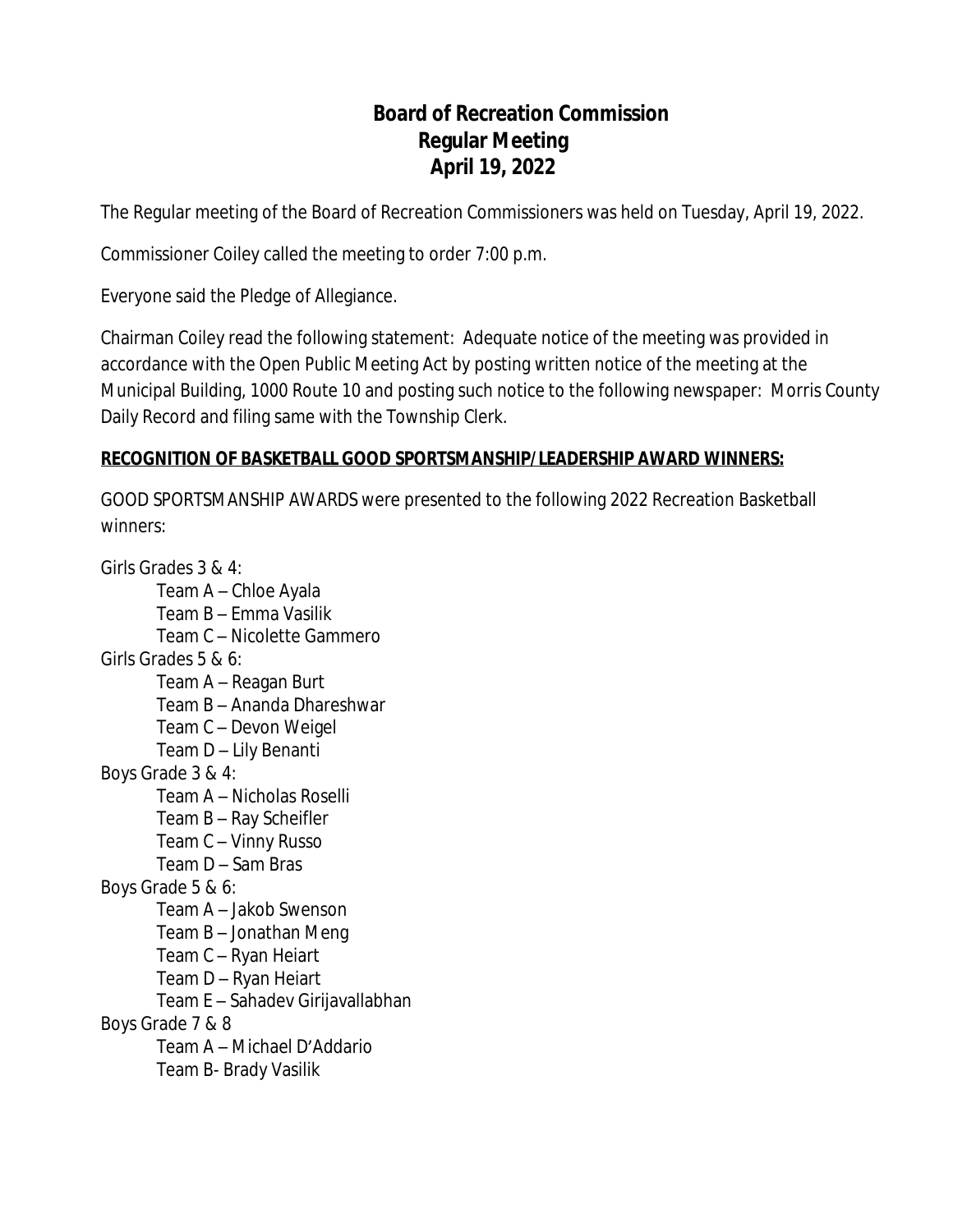The 2022 PAT SAGES BASKETBALL LEADERSHIP AWARD was presented to Paul (Paulie Buckets) Lombardino.

Supt. Brennan also commended Katie Steinberg who was the Leadership Award Winner in 2019 and now this year she helped out as a coach.

**ATTENDANCE:** Present were Commissioners: B. Brueno, P. Monteverdi, M. Giorgio, Chairman Coiley, CJ Engelberger, Committeeman Mihalko, Asst. Superintendent T. Quirk, and Supt. D. Brennan.

Absent: Commissioner G. Salese, and Alternate Commissioner P. Berkenkamp.

## **COMMENTS FROM THE PUBLIC:**

**Kurt Swenson, 123 Malapardis Road, Cedar Knolls**, representing the Hanover Township Little League (HTLL) Board introduced himself and said he wanted to personally invite the Recreation Commissioners to attend HTLL's opening day events on Saturday. He outlined the day's events starting with the parade beginning at 9:45 a.m., arriving at Veterans Field at 10:00 a.m. There will be a ceremony following, that will take approximately a half hour. Finally, there will be a full slate of games for the rest of the afternoon.

**Terri Baird from the Whippany section of Hanover Township** said she was there regarding the new turf field and to request a presentation for the public. She feels there are many unanswered questions including, but not limited to, the cost of site preparation, how scheduling will be handled, what sports will be played on the field, and if the field will be available to rent. The Commissioners reminded Ms. Baird that these issues have been all been discussed at previous meetings and there was a presentation from Field Turf company several months ago. Ms. Baird acknowledged being at previous meetings but was asking for a presentation for clarification of misinformation on social media for the general public. A lengthy discussion followed. Ultimately Committeeman Mihalko invited Ms. Baird to reach out to him and said he would be happy to answer her questions as well as a group if she wanted to put something together.

## **CORRESPONDENCE:** None

**TOWNSHIP COMMITTEE REPORT:** Committeeman Mihalko said there is a property in town that has become available, and the town has first right of refusal. He feels it would be another good location to add a field, tennis courts, pickleball, etc.

**ENGINEERING REPORT:** Dave Leo, Assistant Township Engineer provided the following report:

**Bee Meadow Pool Shower Renovation:** The Women's Room shower was originally scheduled to be upgraded however, based on difficulties with the way the water is supplied to the Women's Room, it was decided to instead upgrade the Men's Room showers at this time. Due to delays from the supplier regarding confirmation of available options for the showers and lead time issues with the materials,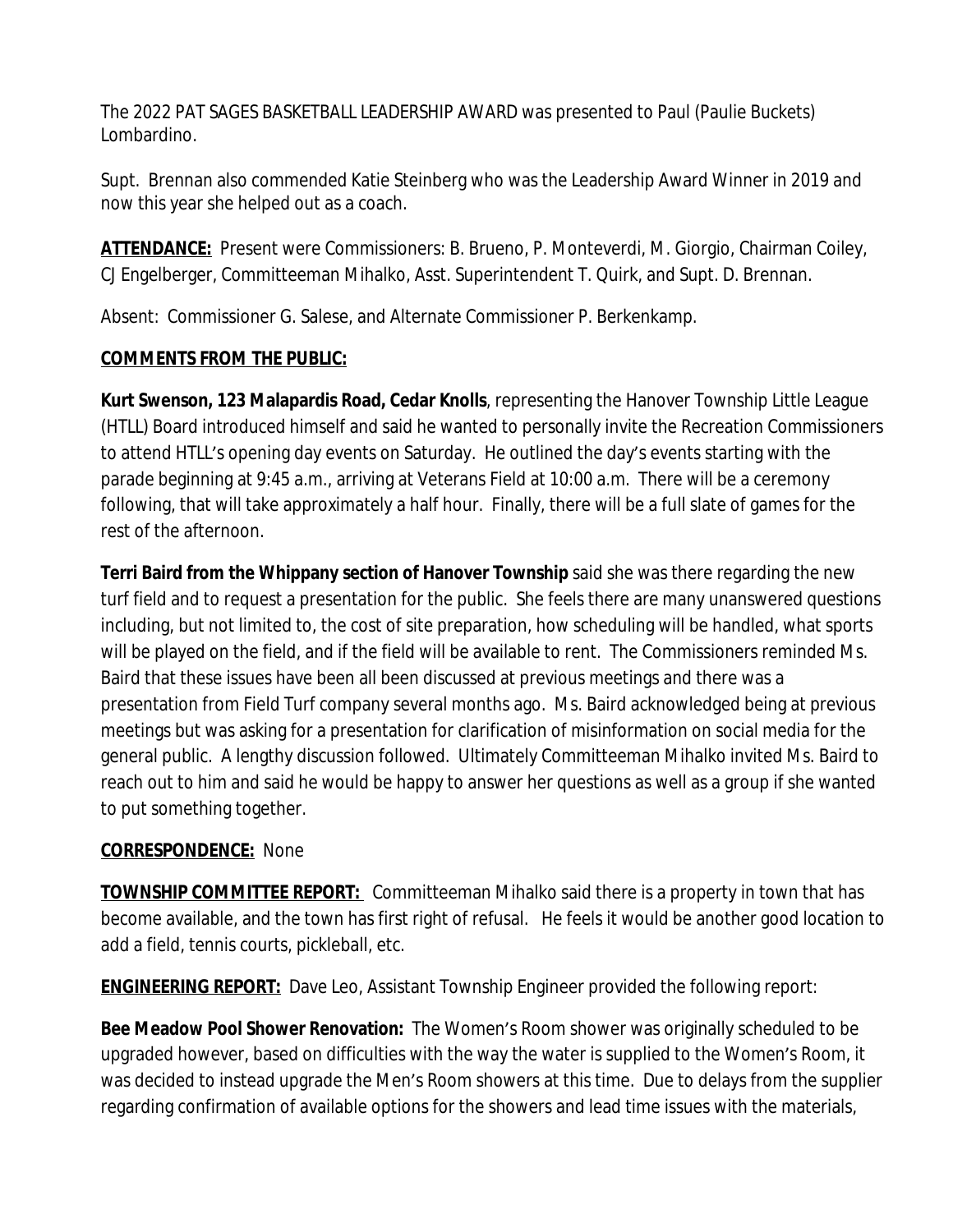the upgrade may not be complete by the pool opening on May 27, 2022 but should be completed before the full pool opening in June.

**Bee Meadow Nature Trail – Phase II:** Bid opening was April 5<sup>th</sup>. Project was awarded April 14<sup>th</sup> and the Pre-Construction meeting is tentatively scheduled for April 26<sup>th</sup>.

**Bee Meadow Nature Trail – Phase III:** Project was advertised on March 15<sup>th</sup> and 16<sup>th</sup> with a bid opening date of April 5<sup>th</sup>.

**Bee Meadow Nature Trail – Phase III**: Wetlands delineation and associated survey work complete. Preparing application to NJDEP. 90% progress set of drawings received from consultant is under Township review.

**Bee Meadow Nature Trail – Phase IV**: Wetlands delineation and associated survey work complete. Preparing application to NJDEP. 90% progress set of drawings received from consultant is under Township review.

**Black Brook Park Multi-Purpose Field**: Flood Hazard Area Verification and LOI submitted to the NJDEP on October 12th. Received Flood Hazard Verification dated January 10, 2022. Still waiting on LOI approval.

**Malapardis Tennis Court Resurfacing**: Bid opening was December 14, 2021. No bids received. Need to reevaluate scope of work for re-bid.

**Bee Meadow Park Turf Field:** Ordinance appropriating funding and Resolution authorizing consulting services adopted at the March 10<sup>th</sup> Township Committee meeting. Meeting needs to be scheduled with B.A. to discuss project bidding/award options.

**ASSISTANT SUPERINTENDENT'S REPORT:** Assistant Supt. Quirk reported on the following:

**Bee Meadow Pool Swim Team:** Currently there are 130 plus signed up for tryouts. Quirk reported that Shannon Dabrio will be returning this year as Head Coach for the swim team. We are currently seeking assistant coaches. Christine Amorasano is attending a league meeting this evening, and then we plan to starting scheduling and review the league rules.

**Background Checks:** This is the busiest time of the year for background checks. Between Little League, soccer, and football we are checking hundreds of coaches against the list of already approved coaches. He said while it is a lot of work its important to keep the children safe.

**AEDs in the Parks:** Quirk reported all the AEDs have been replaced, with the exception of one park. Right now, there are issues getting the replacement pads so currently there is not a working AED at Malapardis Park gazebo. The consensus was that it is more important to have them on the fields. The fire departments and first aid are aware of the situation.

**SUPERINTENDENT'S REPORT:** Supt. Brennan reported on the following:

**Easter Egg Hunt Recap:** Due to poor field conditions at Malapardis Park the Easter Egg Hunt had to be cancelled. However, thank you to Tommy Cobane and Ryan Faulkman who came in and set up a house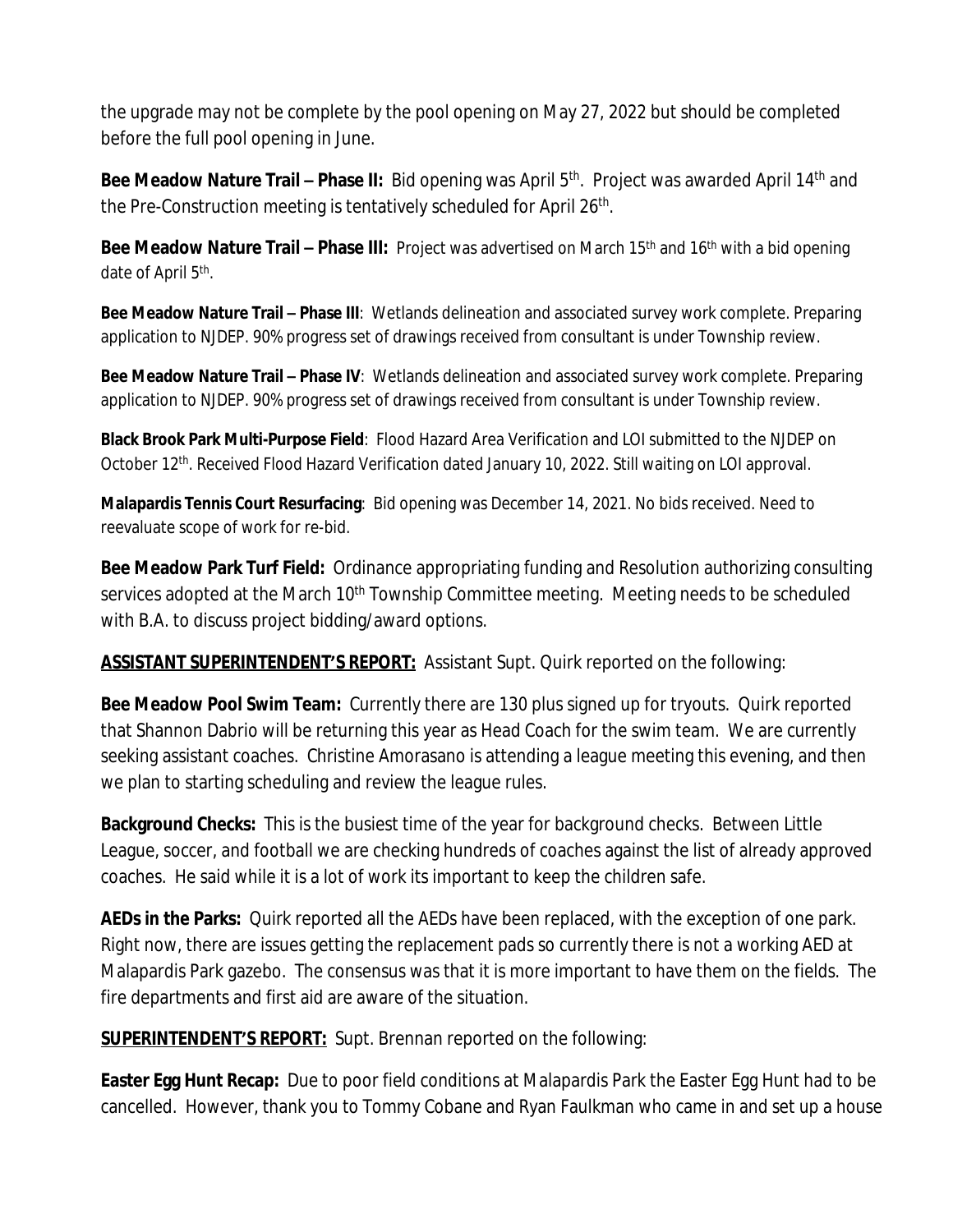in the lounge, and the Recreation staff who decorated the room, we were able to provide an egg hunt at the Community Center.

#### **Summer Camp:**

Summer Plus Sessions 1 & 2 are currently sold out and session 3 only has a few spots remaining.

Travelling Teens the first session is half full and the second session is full.

Wildcats Camps registration is ongoing. We spoke with the Principal at the high school and there is a problem in the gym and therefore will not be available. Also, they are doing some work on the fields, so as a result we will be using Recreation facilities and Bee Meadow School for the basketball camps.

#### **Summer Concerts:**

June 17 – Parrot Beach, a Jimmy Buffet style band at the Bee Meadow Pool from 7:00 a.m. – 9:00 p.m.

July 11 – The B Street Band, a Bruce Springsteen cover band being held at the Brickyard.

July 18 – Five Wheel Drive, a pop-rock party band held at the Brickyard

July 25 – The Kootz, 70's, 80's, and 90's rock and roll with fiber

**Fireworks:** Fireworks are being held on Thursday, June 30<sup>th</sup> (rain date: Friday, July 1<sup>st</sup>) beginning at 9:15 p.m. There will be food trucks, a concert from 7:30 p.m. – 9:00 p.m. A big thank you to Wegmans for donating \$5,000 towards the fireworks and concert. Donations have also been received from Hartz Mountain and PBS.

Both Quick Chek and Walmart have declined to sponsor any events.

**BEE MEADOW POOL:** Supt. Brennan advised that to date there are 432 in town memberships and 122 out of town membership. Total revenue to date if \$194,295.00. We just concluded the early registration discount. These numbers are up from last year in both memberships categories.

#### **OLD BUSINESS:**

**Pat Sages Basketball Tournament:** Supt. Brennan and Asst. Supt. Quirk have been in contact with Jay Hersh to try and get the Pat Sages Basketball Tournament up and running. Although there is not enough time to organize an event before the schools close in June, we are on track for a September event. Bob Brueno has graciously agreed to be the chair person.

**Fishing Contest:** Rain or shine the fishing contest will be held on Saturday, April 30<sup>th</sup> at Malapardis Park. Prizes are being donated by the PBA.

#### **CLOSED SESSION:**

Chairman Coiley read the following statement: